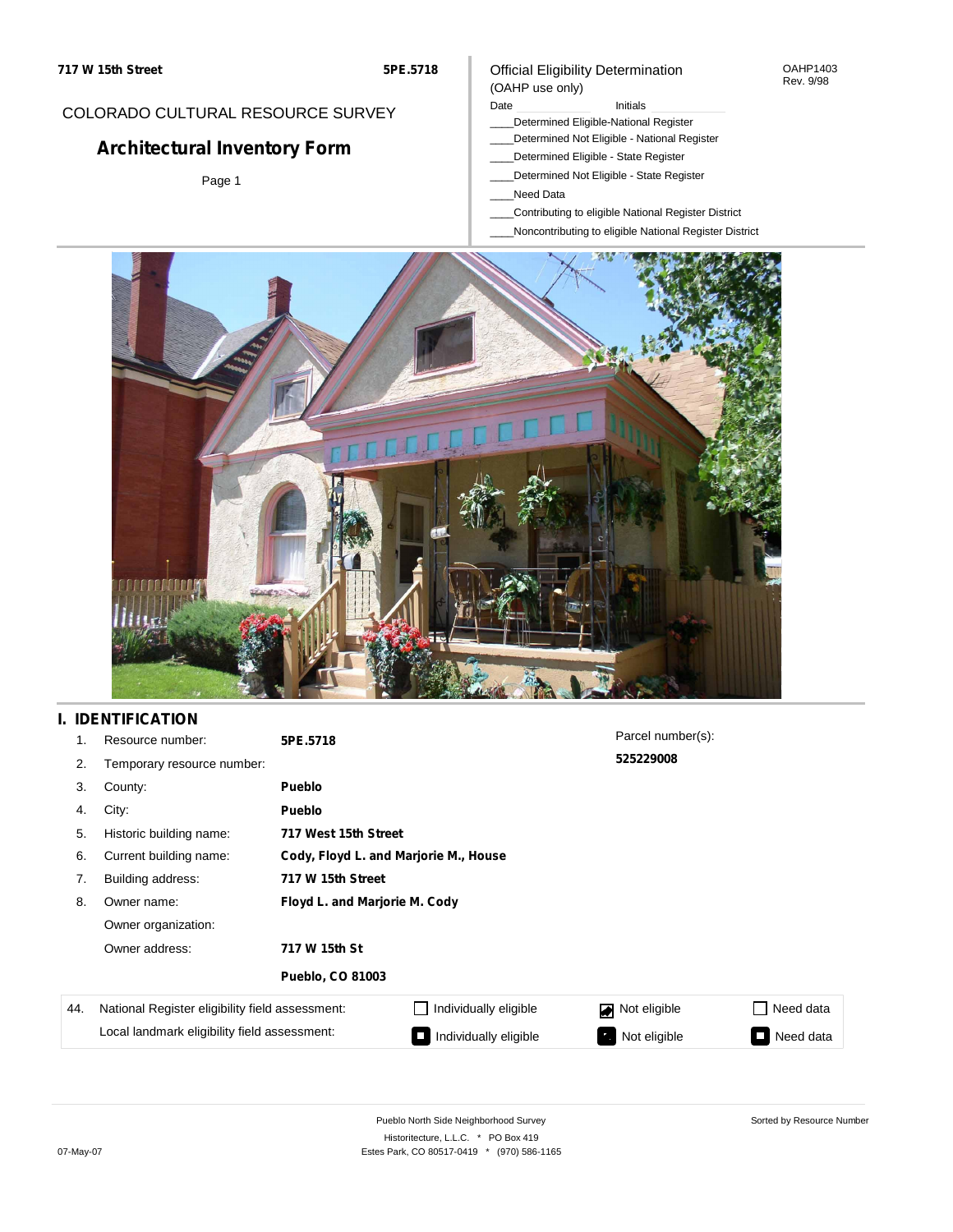Sorted by Resource Number

### **Architectural Inventory Form**

Page 2

### **II. GEOGRAPHIC INFORMATION**

| 9.  | P.M.<br>6th |    |                         | Township: |              | <b>20S</b>              |  |       | Range:                      |    | 65W      |           |                   |  |         |
|-----|-------------|----|-------------------------|-----------|--------------|-------------------------|--|-------|-----------------------------|----|----------|-----------|-------------------|--|---------|
|     |             | SE | 1/4                     |           | of <b>SE</b> | 1/4                     |  | of SE | 1/4                         | of | NW $1/4$ |           | of Section        |  | 25      |
|     |             |    | 10. UTM reference zone: |           |              | 13                      |  |       |                             |    |          |           |                   |  |         |
|     | Easting:    |    |                         |           |              | 533519                  |  |       |                             |    |          | Northing: |                   |  | 4236861 |
| 11. |             |    | USGS quad name:         |           |              | <b>Northeast Pueblo</b> |  |       |                             |    |          | Scale:    |                   |  | 7.5     |
|     | Year:       |    |                         |           |              | 1974)                   |  |       | 1961 (Photorevised 1970 and |    |          |           |                   |  |         |
| 12. | $Lot(s)$ :  |    |                         |           |              | Lot 9; Block 17         |  |       |                             |    |          |           |                   |  |         |
|     | Addition:   |    |                         |           |              | <b>Craig's Addition</b> |  |       |                             |    |          |           | Year of addition: |  | 1871    |

13. Boundary description and justification:

The boundary, as described above, contains but does not exceed the land historically associated with this property.

Metes and bounds exist:

П

### **III. ARCHITECTURAL DESCRIPTION**

| 14. | Building plan (footprint, shape):<br>Other building plan descriptions: | <b>Rectangular Plan</b>              |                       |
|-----|------------------------------------------------------------------------|--------------------------------------|-----------------------|
| 15. | Dimensions in feet (length x width):                                   | 962 square feet                      |                       |
| 16. | Number of stories:                                                     | 1                                    |                       |
| 17. | Primary external wall material(s):                                     | <b>Stucco</b>                        | Other wall materials: |
| 18. | Roof configuration:<br>Other roof configurations:                      | <b>Hipped Roof</b>                   |                       |
| 19. | Primary external roof material:                                        | <b>Asphalt Roof/Composition Roof</b> |                       |
|     | Other roof materials:                                                  |                                      |                       |
| 20. | Special features:                                                      | Fence                                |                       |
|     |                                                                        | Chimney                              |                       |
|     |                                                                        | Porch                                |                       |

#### 21. General architectural description:

This house is oriented to the south. White stucco conceals the foundation. Cream-colored stucco clads the exterior walls. Windows are generally 1-over-1-light, double-hung sash, with tan- or pink-painted wood frames. The window dominating the west side of the asymmetrical façade has a round-arch upper sash. Highlighting the arch is a protruding archivolt. Stainedglass casement windows pierce the south-facing gables. A front-gabled porch fills the inside (southeast-facing) corner of the house. It has a concrete floor and wrought-iron supports and railings. Three concrete steps approach the porch on the west end of its south elevation. Wood balustrades, with large newel posts, flank the steps. A doorway opens in the east face of the corner. It hosts a white-painted, glass-in-wood-frame door, opening behind an aluminum-frame storm door. Another doorway opens east of center in the rear (north) elevation. It hosts a 2-panel, 9-light metal door, opening behind a white, aluminum-frame storm door. A pink-painted, 4-panel wood door opens in the east end of the rear elevation. Interlocking, brown asphalt shingles cover the hipped main roof and all other roof surfaces. The gables are entirely pedimented or have eave returns. Pink-painted wood soffit and fascia, with projecting cornice, box the eaves. A corbelled, red-brick chimney protrudes from just north of the **roof's apex.**

22. Architectural style:

**Late Victorian**

Other architectural styles:

Pueblo North Side Neighborhood Survey Historitecture, L.L.C. \* PO Box 419 07-May-07 **Estes Park, CO 80517-0419** \* (970) 586-1165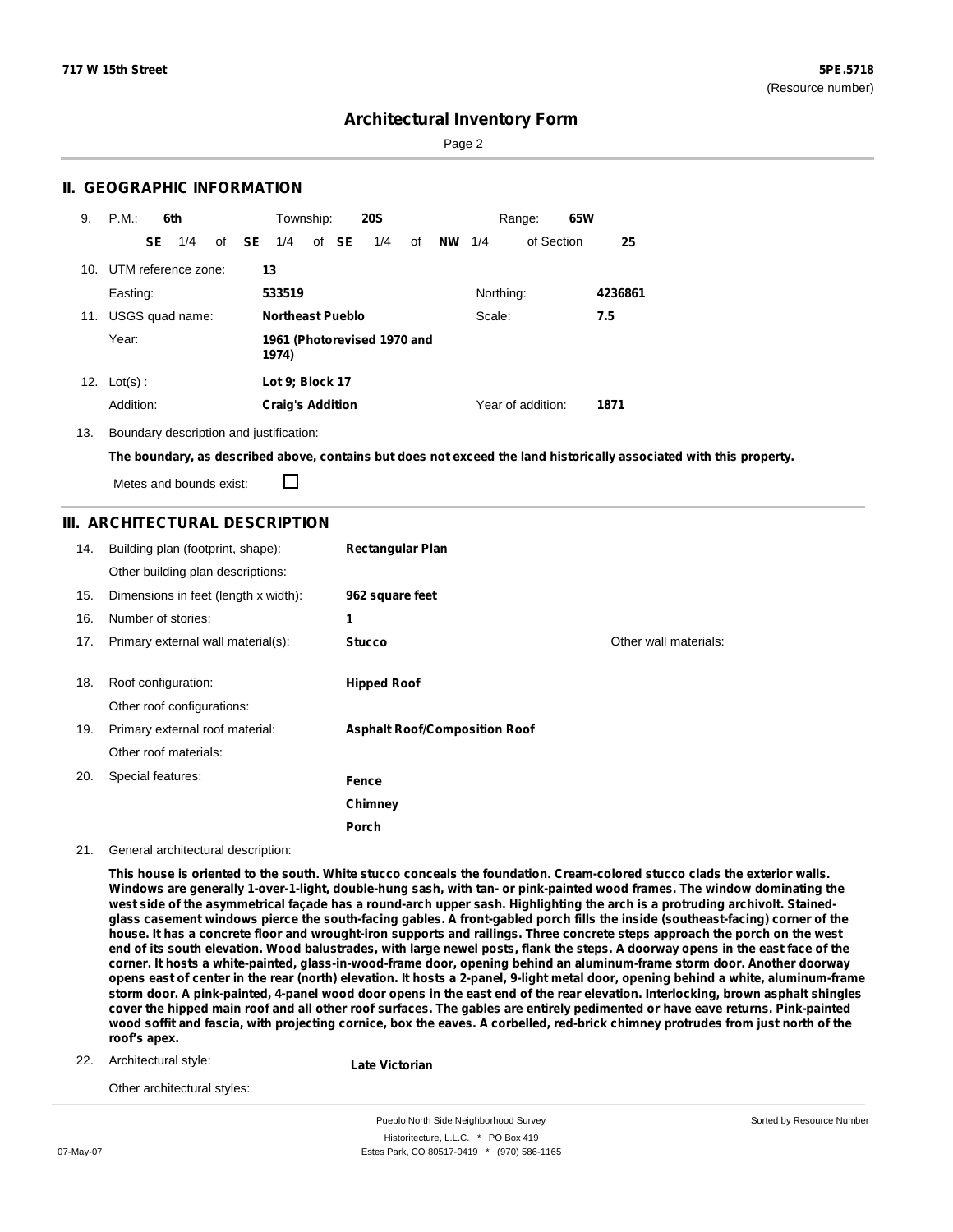Page 3

#### Building type:

#### 23. Landscape or special setting features:

This property is located on terrain sloping steeply downward from east to west, with an elevation of around 4,700 feet above mean sea level. The neighborhood features modest, one- and two-story houses. Setbacks from West 15th Street are generally the same on this block. This property is situated on the north side of West 15th Street, between 715 West 15th Street to the east and 719 West 15th Street to the west. A packed-earth strip separates the sidewalk from the street. A planted-grass yard, with mature landscaping, covers the property. Lining the front yard is a wood picket fence, and a wood privacy fence encloses the **backyard. A concrete parking area largely consumes the backyard.**

#### 24. Associated buildings, features or objects:

| Type:     | Garage                                                                                                                                                                                                                                                                                                                                                                                                                                                                                                                                                                                                                                                                                   |
|-----------|------------------------------------------------------------------------------------------------------------------------------------------------------------------------------------------------------------------------------------------------------------------------------------------------------------------------------------------------------------------------------------------------------------------------------------------------------------------------------------------------------------------------------------------------------------------------------------------------------------------------------------------------------------------------------------------|
| Describe: | A garage is located on the northwest corner of the property. Oriented to the east, the building<br>rests on a concrete slab. Cream-colored stucco clads the exterior walls. Dominating the<br>northern half of the front (east) elevation is a paneled, steel, overhead-retractable garage door,<br>painted white. The south end of the same elevation hosts a 1-beside-1-light, sliding sash<br>window, with a white aluminum frame. A doorway opens in the east end of the south elevation,<br>and another window appears in the west end of the same elevation. Brown, interlocking<br>asphalt shingles cover the side-gabled roof. Tan-painted wood fascia and soffit box the eaves. |
| Type:     | Shed 1                                                                                                                                                                                                                                                                                                                                                                                                                                                                                                                                                                                                                                                                                   |
| Describe: | A standard kit-built shed is located directly west of the house. Oriented to the north, the<br>structure lacks a formal foundation. The walls consist of white-painted sheet metal. Paired,<br>gray-painted wood doors dominate the front (noorth) elevation. The front-gabled roof also<br>consists of sheet metal.                                                                                                                                                                                                                                                                                                                                                                     |
| Type:     | shed                                                                                                                                                                                                                                                                                                                                                                                                                                                                                                                                                                                                                                                                                     |
| Describe: | A standard kit-built shed is located northwest of the house. Oriented to the east, the structure<br>lacks a formal foundation. The walls consist of yellow-painted sheet metal. Paired, sliding<br>doors of the same description dominate the front (west) elevation. The front-gabled roof also<br>consists of sheet metal.                                                                                                                                                                                                                                                                                                                                                             |
|           |                                                                                                                                                                                                                                                                                                                                                                                                                                                                                                                                                                                                                                                                                          |

#### **IV. ARCHITECTURAL HISTORY**

| 25.  | Date of Construction:  | Estimate: | 1900 | Actual: |
|------|------------------------|-----------|------|---------|
|      | Source of Information: |           |      |         |
| -26. | Architect:             | unknown   |      |         |
|      | Source of information: |           |      |         |
| 27.  | Builder:               | unknown   |      |         |
|      | Source of information: |           |      |         |
| 28.  | Original Owner:        | unknown   |      |         |

Source of information:

29. Construction history:

According to Pueblo County Tax Assessor records, this building was constructed in 1900. Sanborn maps and city directories corroborate a circa 1900 date of construction. The original front porch appears to have been replaced in the 1950s. The current stucco exterior wall cladding is relatively new, most likely installed after 1995, and covers what appears to have been brick. The current owners reported finding a large "foundation" in their yard that greatly exceeded the size of their house and their neighbor's dwelling. However, the historical records perused for this survey do not indicate what that building would have **been.**

30. Location: **original Date of move(s):** 

### **V. HISTORICAL ASSOCIATIONS**

31. Original use(s): **Single Dwelling**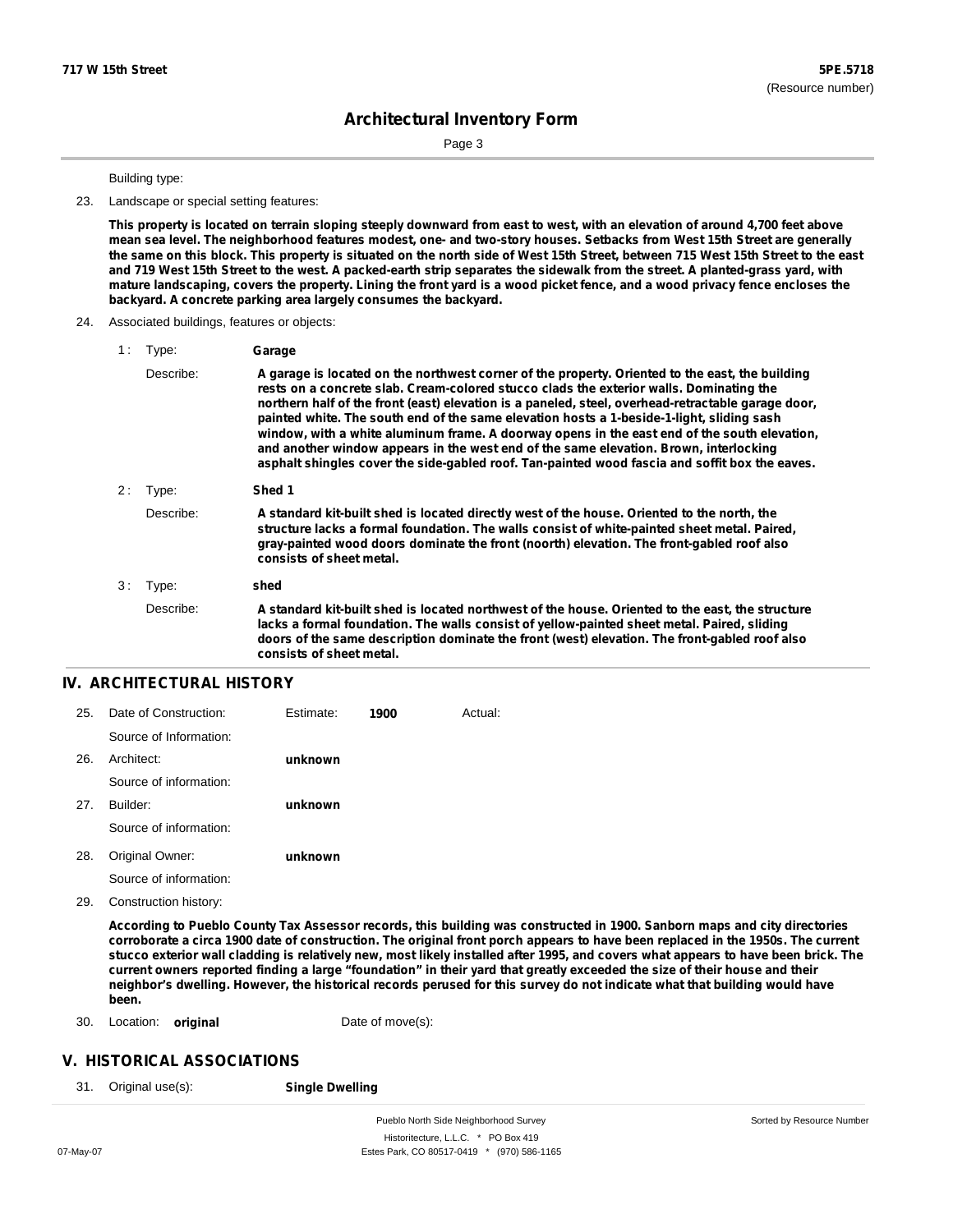Page 4

| 32. Intermediate use(s): | <b>Single Dwelling</b> |
|--------------------------|------------------------|
|--------------------------|------------------------|

- 33. Current use(s): **Single Dwelling**
- **Residence** Site type(s): 34.
- 35. Historical background:

The first resident of this house, constructed around 1900, was James A. Wilson, a manager for the Crews-Beggs Dry Goods Company. He was born in Illinois in November 1846. His wife, Sarah H. Wilson, was also born in Illinois, in September 1848. **Together, they had at least three daughters, Etta L., Grace B., and Mabel.**

By 1909, the resident was Edward Archibald Jones, secretary and treasurer of the P. Mayer Leather Company. With his wife, Margaret Jones, Edward had a son and a daughter, Archibald Jones and Eva Elizabeth Jones. The Joneses remained here **through 1925, later moving to 403 West 11th Street. Edward Jones died on April 12, 1939.**

Walter B. Cann acquired this property sometime around 1935 and resided here through 1940. He came to Pueblo in 1904 and was chief accountant for the King Investment and Lumber Company. With his wife, Eva L. Cann, Walter had a son, Walter B. Cann, Jr., and two daughters, Vera Christopher and Audra Conner. The family later moved to 2311 Grand Avenue, where the **elder Walter Cann died on September 27, 1963.**

The owner and resident in 1945 was Irvin Duke, followed in 1950 by Robert A. Brown. He remained here through at least 1955. Around 1960, Burrel Joseph and Florence Longgrear purchased this property and resided here for more than 2 decades. Burrel Longgrear was born in Thomasville, Missouri, on May 2, 1909. He married Florence Gerdes in Coffeyville, Kansas, in 1936. The couple moved to Pueblo in 1941, where Burrel became an employee of the CF&I Steel Corporation. He retired in 1971. Burrel and Florence Longgrear had eight children: Marjorie Cody, Carolyn Longgrear, Thomas Longgrear, Charles Longgrear, Robert Longgrear, Jack Longgrear, Jim Longgrear, and Mary Ann Longgrear. In 1983, the Longgrears transferred this property to their son-in-law and daughter, Floyd L. and Marjorie M. Cody, the current owners and residents. Burrell died on May 12, 1990, and **Florence on December 15, 1991.**

36. Sources of information:

**Pueblo County Office of Tax Assessor. Property information card [internet].**

**Pueblo City Directory. Pueblo, Co.; Salt Lake City; Kansas City, Mo.; and others: R.L. Polk & Co, consulted 1886 through 2003.**

**Sanborn Fire Insurance Maps (for Pueblo, Colorado). New York: Sanborn Map and Publishing Co., 1883, 1886, 1889, 1893, 1904-05, 1904-51, and 1904-52.**

**"Jones (Edward Archibald)" [obituary]. Pueblo Chieftain, 13 April 1939, p. 11.**

**Cody, Floyd L. and Marjorie M. Interview with Adam Thomas, 19 July 2005.**

**"Cann, Walter B." [obituary]. Pueblo Chieftain, 28 September 1963, p. 2C.**

**"Burrel Joseph Longgrear" [obituary]. Pueblo Chieftain, 14 May 1990, p. 10C.**

**U.S. Census of 1900. Precinct 3, Pueblo, Pueblo County, Colorado. Series T623, roll 128, p. 14.**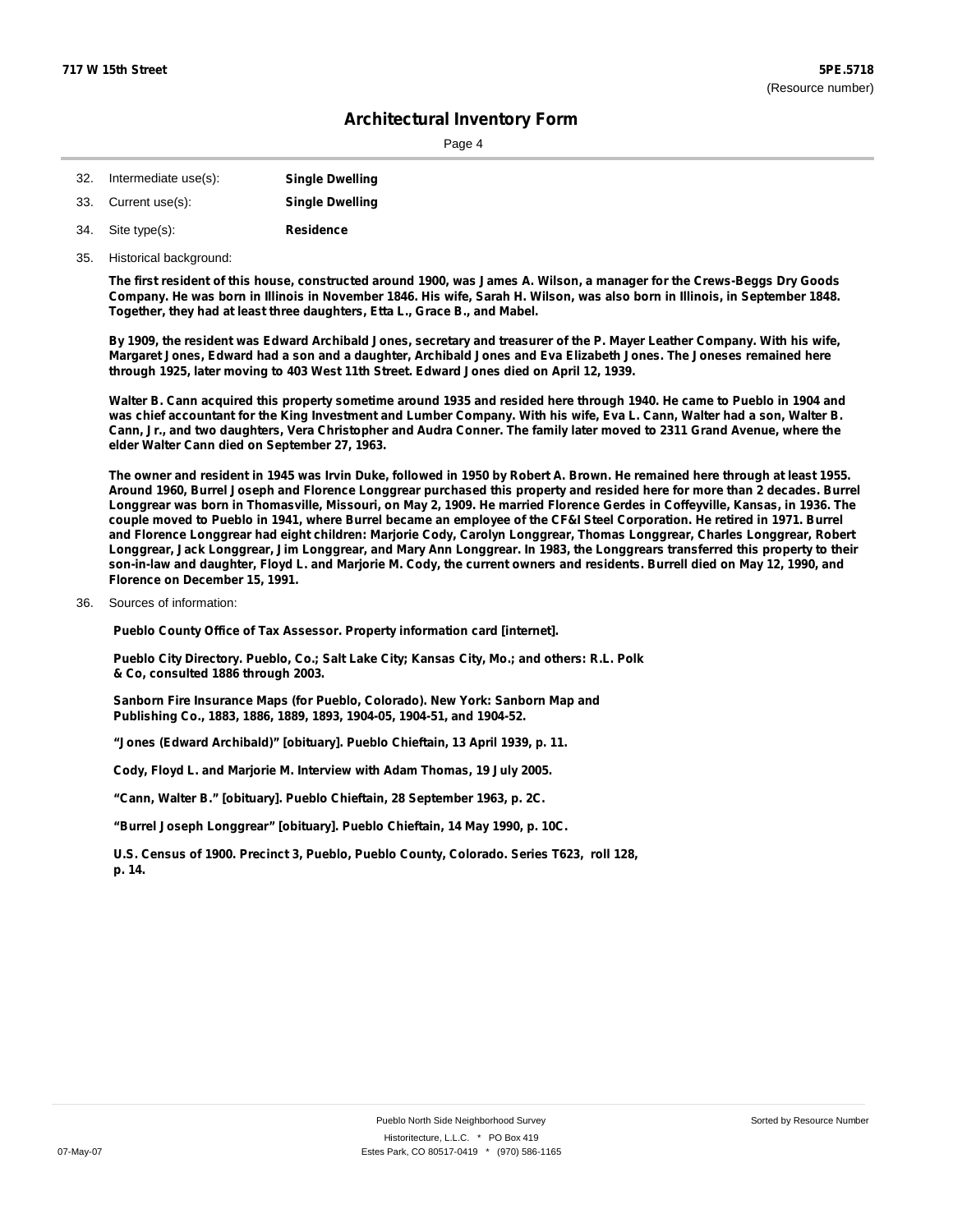۰

Sorted by Resource Number

# **Architectural Inventory Form**

Page 5

|            | <b>VI. SIGNIFICANCE</b>                                                                                                                                                                                                                                                                                                                                                                                                                                                                                                                                                                                                                                                                                                |  |  |  |  |  |  |  |  |
|------------|------------------------------------------------------------------------------------------------------------------------------------------------------------------------------------------------------------------------------------------------------------------------------------------------------------------------------------------------------------------------------------------------------------------------------------------------------------------------------------------------------------------------------------------------------------------------------------------------------------------------------------------------------------------------------------------------------------------------|--|--|--|--|--|--|--|--|
| 37.        | Local landmark designation:<br>Yes $\Box$<br>No.                                                                                                                                                                                                                                                                                                                                                                                                                                                                                                                                                                                                                                                                       |  |  |  |  |  |  |  |  |
|            | Designation authority:                                                                                                                                                                                                                                                                                                                                                                                                                                                                                                                                                                                                                                                                                                 |  |  |  |  |  |  |  |  |
|            | Date of designation:                                                                                                                                                                                                                                                                                                                                                                                                                                                                                                                                                                                                                                                                                                   |  |  |  |  |  |  |  |  |
| 38.        | Applicable National Register criteria:                                                                                                                                                                                                                                                                                                                                                                                                                                                                                                                                                                                                                                                                                 |  |  |  |  |  |  |  |  |
|            | A. Associated with events that have made a significant contribution to the broad pattern of our history.<br>l.<br>B. Associated with the lives of persons significant in our past.<br>$\Box$<br>C. Embodies the distinctive characteristics of a type, period, or method of construction, or represents the work<br>◙<br>of a master, or that possess high artistic values, or represents a significant and distinguished entity whose<br>components may lack individual distinction.<br>D. Has yielded, or may be likely to yield, information important in history or prehistory.<br>Qualifies under Criteria Considerations A through G (see manual).<br>Does not meet any of the above National Register criteria. |  |  |  |  |  |  |  |  |
|            | <b>Pueblo Standards for Designation:</b>                                                                                                                                                                                                                                                                                                                                                                                                                                                                                                                                                                                                                                                                               |  |  |  |  |  |  |  |  |
|            | 1a. History<br>Have direct association with the historical development of the city, state, or nation; or                                                                                                                                                                                                                                                                                                                                                                                                                                                                                                                                                                                                               |  |  |  |  |  |  |  |  |
|            | <u>1b. History</u><br>Be the site of a significant historic event; or<br>$\mathcal{L}_{\mathcal{A}}$                                                                                                                                                                                                                                                                                                                                                                                                                                                                                                                                                                                                                   |  |  |  |  |  |  |  |  |
|            | 1c. History<br>Have direct and substantial association with a person or group of persons who had influence on society.<br>$\blacksquare$                                                                                                                                                                                                                                                                                                                                                                                                                                                                                                                                                                               |  |  |  |  |  |  |  |  |
|            | 2a. Architecture<br>Embody distinguishing characteristics of an architectural style or type; or<br>$\overline{\phantom{a}}$                                                                                                                                                                                                                                                                                                                                                                                                                                                                                                                                                                                            |  |  |  |  |  |  |  |  |
|            | 2b. Architecture                                                                                                                                                                                                                                                                                                                                                                                                                                                                                                                                                                                                                                                                                                       |  |  |  |  |  |  |  |  |
|            | Be a significant example of the work of a recognized architect or master builder, or<br>$\sim$                                                                                                                                                                                                                                                                                                                                                                                                                                                                                                                                                                                                                         |  |  |  |  |  |  |  |  |
|            | 2c. Architecture                                                                                                                                                                                                                                                                                                                                                                                                                                                                                                                                                                                                                                                                                                       |  |  |  |  |  |  |  |  |
|            | Contain elements of architectural design, engineering, materials, craftsmanship, or artistic merit which represent a<br>О<br>significant or influential innovation;                                                                                                                                                                                                                                                                                                                                                                                                                                                                                                                                                    |  |  |  |  |  |  |  |  |
|            | 2d. Architecture                                                                                                                                                                                                                                                                                                                                                                                                                                                                                                                                                                                                                                                                                                       |  |  |  |  |  |  |  |  |
|            | Portray the environment of a group of people or physical development of an area of the city in an era of history<br>$\Box$<br>characterized by a distinctive architectural style.                                                                                                                                                                                                                                                                                                                                                                                                                                                                                                                                      |  |  |  |  |  |  |  |  |
|            | 3a. Geography                                                                                                                                                                                                                                                                                                                                                                                                                                                                                                                                                                                                                                                                                                          |  |  |  |  |  |  |  |  |
|            | Have a prominent location or be an established, familiar, and orienting visual feature of the contemporary city, or                                                                                                                                                                                                                                                                                                                                                                                                                                                                                                                                                                                                    |  |  |  |  |  |  |  |  |
|            | 3b. Geography<br>Promote understanding and appreciation of Pueblo's environment by means of distinctive physical characteristics<br>or rarity; or                                                                                                                                                                                                                                                                                                                                                                                                                                                                                                                                                                      |  |  |  |  |  |  |  |  |
|            | 3c. Geography                                                                                                                                                                                                                                                                                                                                                                                                                                                                                                                                                                                                                                                                                                          |  |  |  |  |  |  |  |  |
|            | Make a special contribution to Pueblo's distinctive character.<br>$\sim$                                                                                                                                                                                                                                                                                                                                                                                                                                                                                                                                                                                                                                               |  |  |  |  |  |  |  |  |
|            | Not Applicable<br>Does not meet any of the above Pueblo landmark criteria.<br>$\overline{\phantom{a}}$                                                                                                                                                                                                                                                                                                                                                                                                                                                                                                                                                                                                                 |  |  |  |  |  |  |  |  |
|            |                                                                                                                                                                                                                                                                                                                                                                                                                                                                                                                                                                                                                                                                                                                        |  |  |  |  |  |  |  |  |
| 39.        | Area(s) of Significance:<br><b>Architecture</b>                                                                                                                                                                                                                                                                                                                                                                                                                                                                                                                                                                                                                                                                        |  |  |  |  |  |  |  |  |
| 40.<br>41. | Period of Significance:<br>ca. 1900<br>National:<br>State                                                                                                                                                                                                                                                                                                                                                                                                                                                                                                                                                                                                                                                              |  |  |  |  |  |  |  |  |
|            | Level of significance:<br>Local<br>т,<br>П                                                                                                                                                                                                                                                                                                                                                                                                                                                                                                                                                                                                                                                                             |  |  |  |  |  |  |  |  |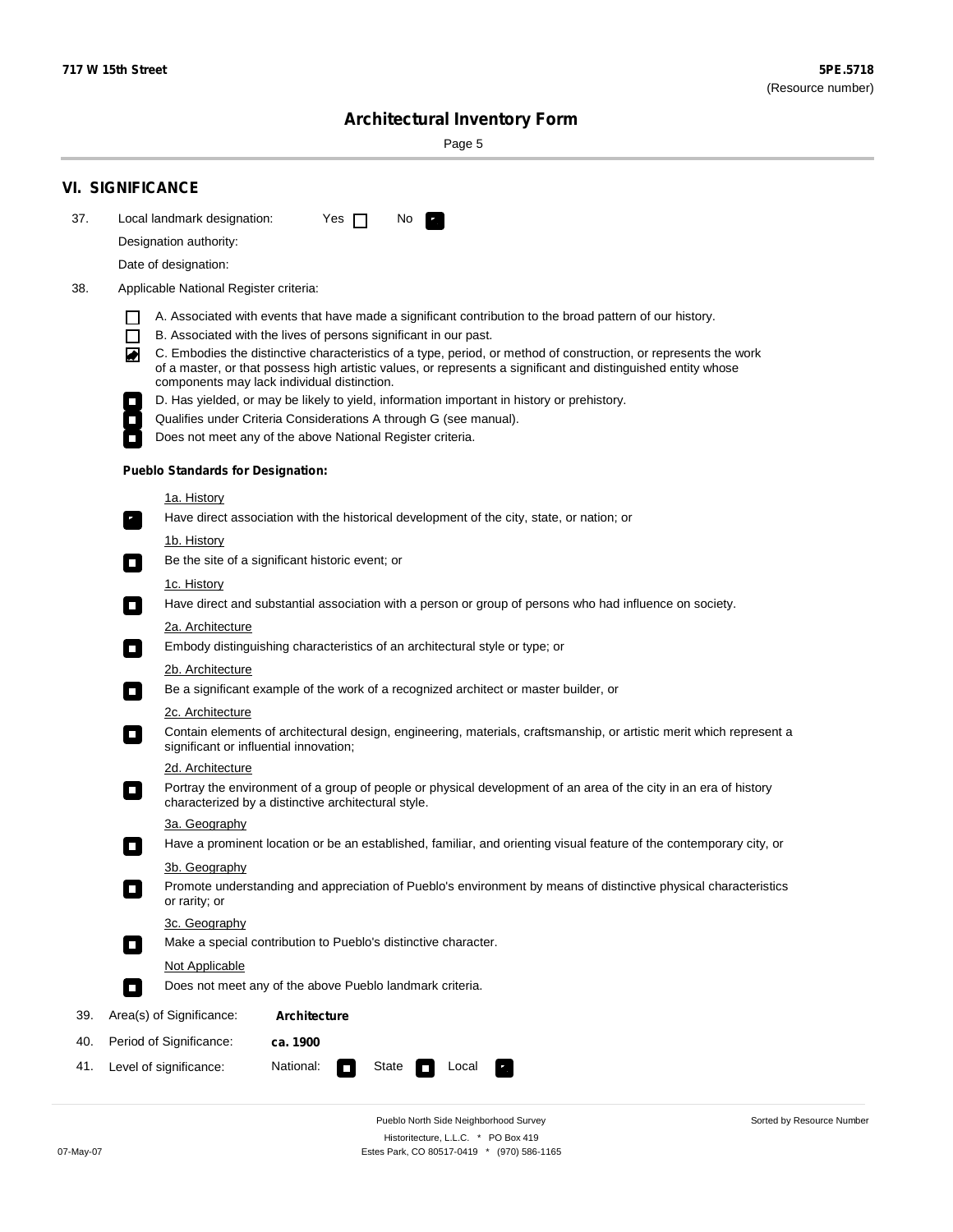Page 6

#### 42. Statement of significance:

This property is historically significant under Pueblo Local Landmark criterion 1A for its association with the development of **Pueblo's North Side Neighborhood, when more architecturally sophisticated buildings like this one joined the smaller,** plainer dwellings originally constructed here. As well, the house is architecturally significant under National Register criterion C (Pueblo Local Landmark criterion 2A) as an example of Late Victorian-era domestic architecture. However, the levels of architectural and historical significance, combined with physical integrity, are not to the extent that this property would qualify for individual listing in the National Register of Historic Places, the Colorado State Register of Historic Properties, or as a City of Pueblo Landmark. It is, nonetheless, a contributing resource within any potential historic district.

Constructed around 1900, this building exhibits a moderate level of physical integrity relative to the seven aspects of integrity as defined by the National Park Service and the Colorado Historical Society: location, setting, design, materials, workmanship, feeling, and association. The original front porch has been removed and stucco has been applied over the original masonry, eliminating or concealing some character-defining features. Yet the building retains its basic form, many of its original windows, and other important decorative features. This property retains sufficient physical integrity to convey its **architectural and historical significance.**

### **VII. NATIONAL REGISTER ELIGIBILITY ASSESSMENT**

44. National Register eligibility field assessment: Local landmark eligibility field assessment:

**Individually eligible Not eligible** Not eligible **Need data Individually eligible Not eligible** Not eligible **Need data** 

m

No

45. Is there National Register district potential? Yes

**Pueblo's North Side Neighborhood represents the evolution of the city's professional middle and upper classes. Its diversity of architectural styles and forms directly represents the city's changing economic and cultural climates. As well, the neighborhood is distinctive because it appears to have evolved independently of the area's dominant industry, steel manufacturing.** Discuss:

> Yes Yes

No

 $No$   $\neg$   $N/A$ 

 $N/A$ 

If there is National Register district potential, is this building contributing:

If the building is in existing National Register district, is it contributing: 46.

### **VIII. RECORDING INFORMATION**

| 47. | Photograph numbers): | <b>CD-ROM Photo Disc: North Side Photos</b><br>File Name(s): 15thstw717                                                       |
|-----|----------------------|-------------------------------------------------------------------------------------------------------------------------------|
|     | Negatives filed at:  | <b>Special Collections</b><br><b>Robert Hoag Rawlings Public Library</b><br>100 East Abriendo Avenue<br>Pueblo, CO 81004-4290 |
| 48. | Report title:        | <b>Pueblo North Side Neighborhood Survey</b>                                                                                  |
| 49. | $Date(s)$ :          | 07/19/05                                                                                                                      |
| 50. | Recorder(s):         | <b>Adam Thomas</b>                                                                                                            |
| 51. | Organization:        | Historitecture, L.L.C.                                                                                                        |
| 52. | Address:             | <b>PO Box 419</b>                                                                                                             |
|     |                      | Estes Park, CO 80517-0419                                                                                                     |
| 53. | Phone number(s):     | (970) 586-1165                                                                                                                |

<sup>43.</sup> Assessment of historic physical integrity related to significance: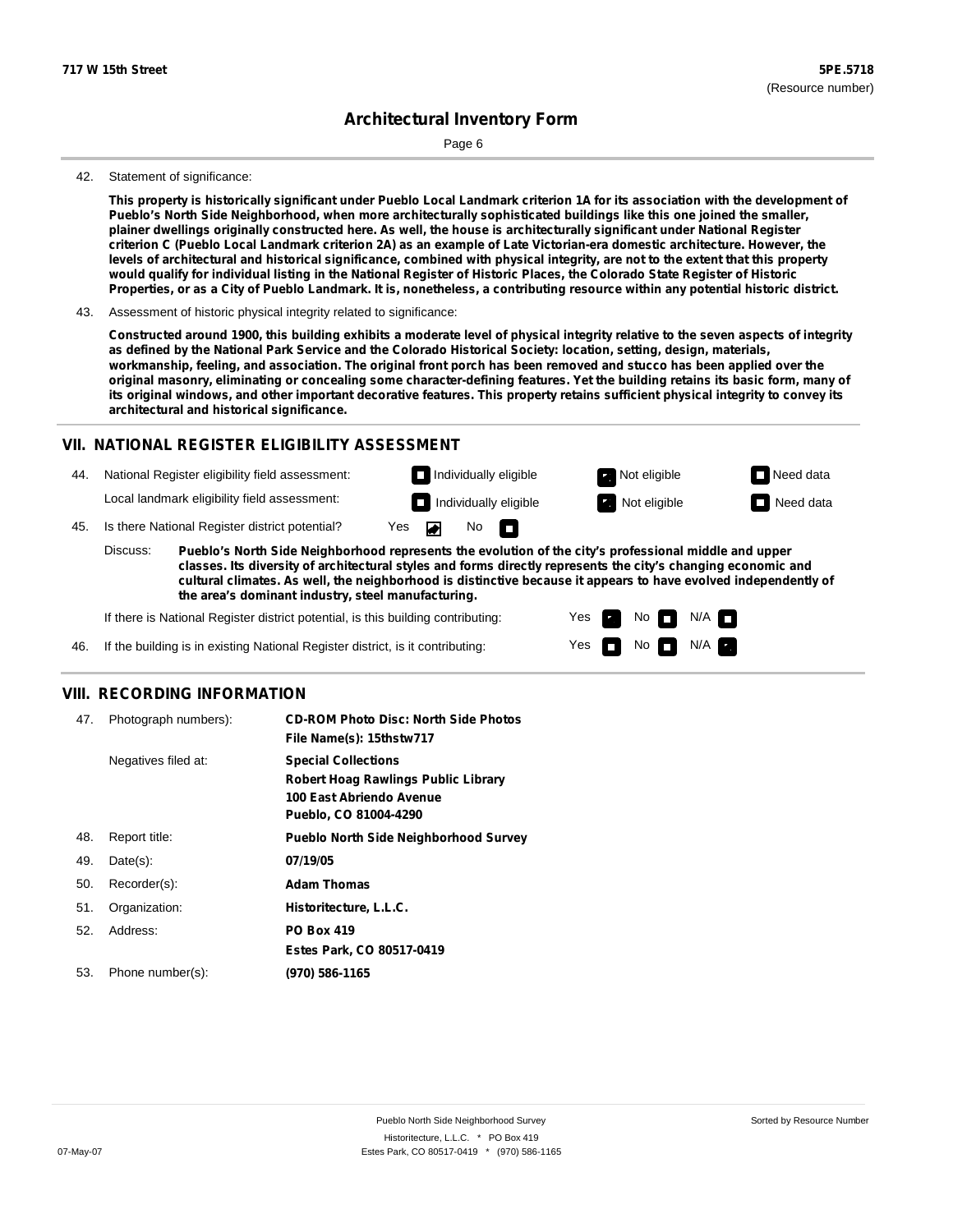Page 7